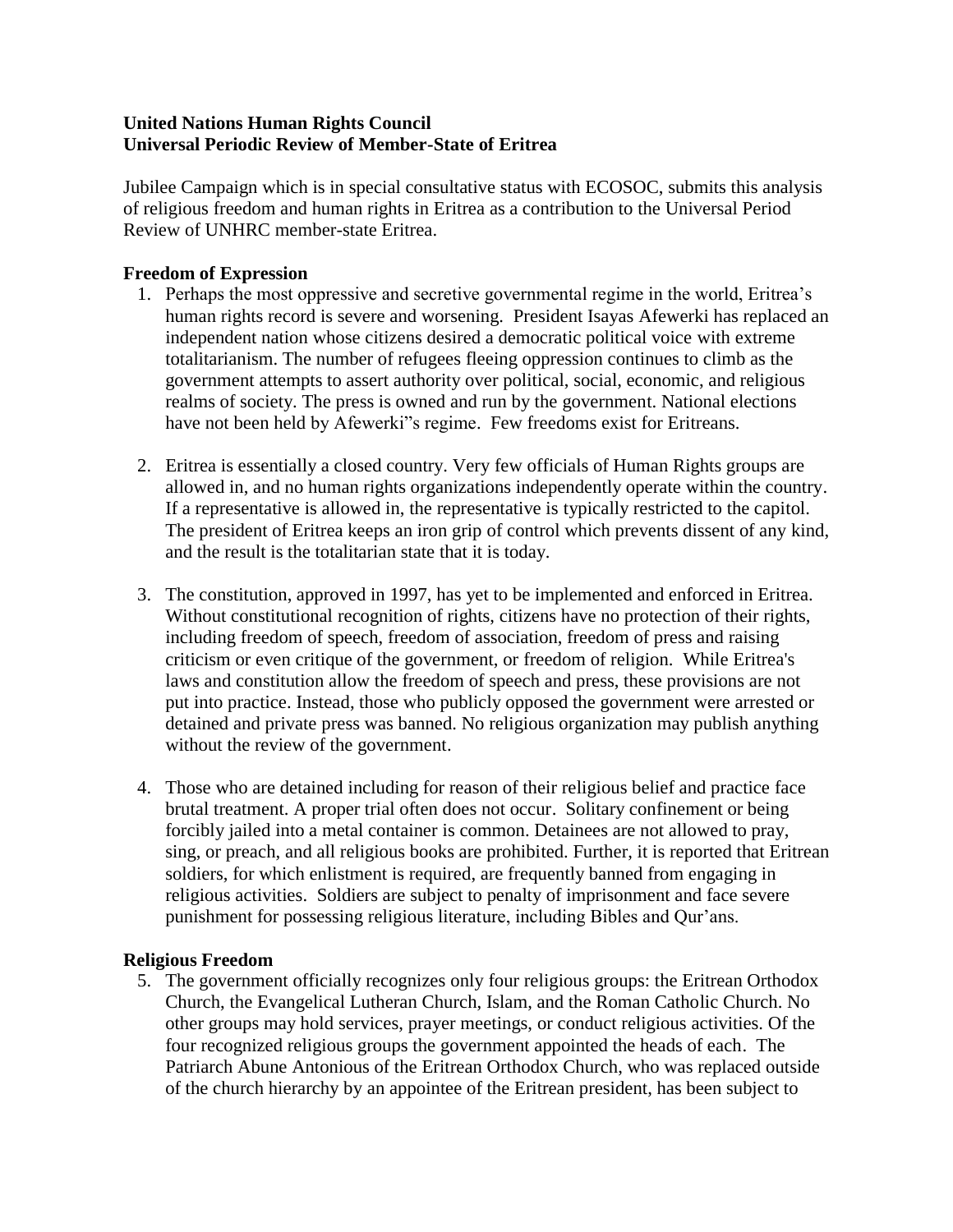house arrest for over seven years.

- 6. If a religious organization wants to register, it must apply through the government and give detailed information about its finances, membership, and activities. The government then chooses which applications would be best for society, but historically any legal status has been limited to the four religious groups already established and applications merely expose the applicants to scrutiny and possible persecution. Since 2002 the government has not registered any groups despite the Presbyterian Church, Methodist Church, Seventh-day Adventists, and Baha'i community all submitting the required applications. Once a group is registered it must submit activity reports to the government every six months, and in December 2010 the Eritrea Department of Religious Affairs reportedly told these groups to stop accepting funds from coreligionists abroad.
- 7. The four recognized religious organizations are afforded some legal benefits, although they are not consistently shielded from government persecution. Groups seeking to worship without registration are targeted for persecution. Jubilee Campaign is aware due to our organization's participation with other NGOs that in March of 2013, 125 Christians worshipping outside a state approved church were beaten and detained.
- 8. In the past five years 1,700 clergymen have been forced out of the church, 23 known clergymen remain imprisoned (some since November 2004), 14 priests have been banned from setting foot inside the compound of any church, and 7 priests have been restricted so they can only work in Asmara. Those who fled because of persecution include 49 workers from the offices of the Patriarchate, 32 monks, and 5 nuns. In total approximately 3,050 clergymen have been forced out of work. Jubilee Campaign is aware of this specific information first being reported on February 28, 2011.
- 9. Jubilee Campaign has observed that on the individual level citizens were tolerant of other groups except regarding Jehovah's Witnesses and Pentecostal groups. Additionally Evangelicals and Pentecostals are often denied employment and housing opportunities.
- 10. According to a Christian leader in Eritrea, religious persecution is at its highest and is getting worse. Jubilee Campaign has received reports that as many as 3,000 Christians are currently being detained because of their faith. By the issuance of this report in 2013, at least 191 Christians have been arrested because of contravening government decrees concerning religious faith and practice. They are often kept in poor living conditions such as metal shipping containers without ventilation or toilet facilities.
- 11. Jubilee Campaign understands from our sources including interviews of religious prisoners who managed to escape that those imprisoned for religious reasons have reported being beaten and coerced to denounce their faith as a pre-condition to release. Often they are not formally charged, are not permitted access to legal counsel, are not accorded due process, or allowed access to their families. It is now common to hear of deaths of religious prisoners who refused to recant their beliefs. These prisoners were denied medical treatment or were subjected to other ill treatment.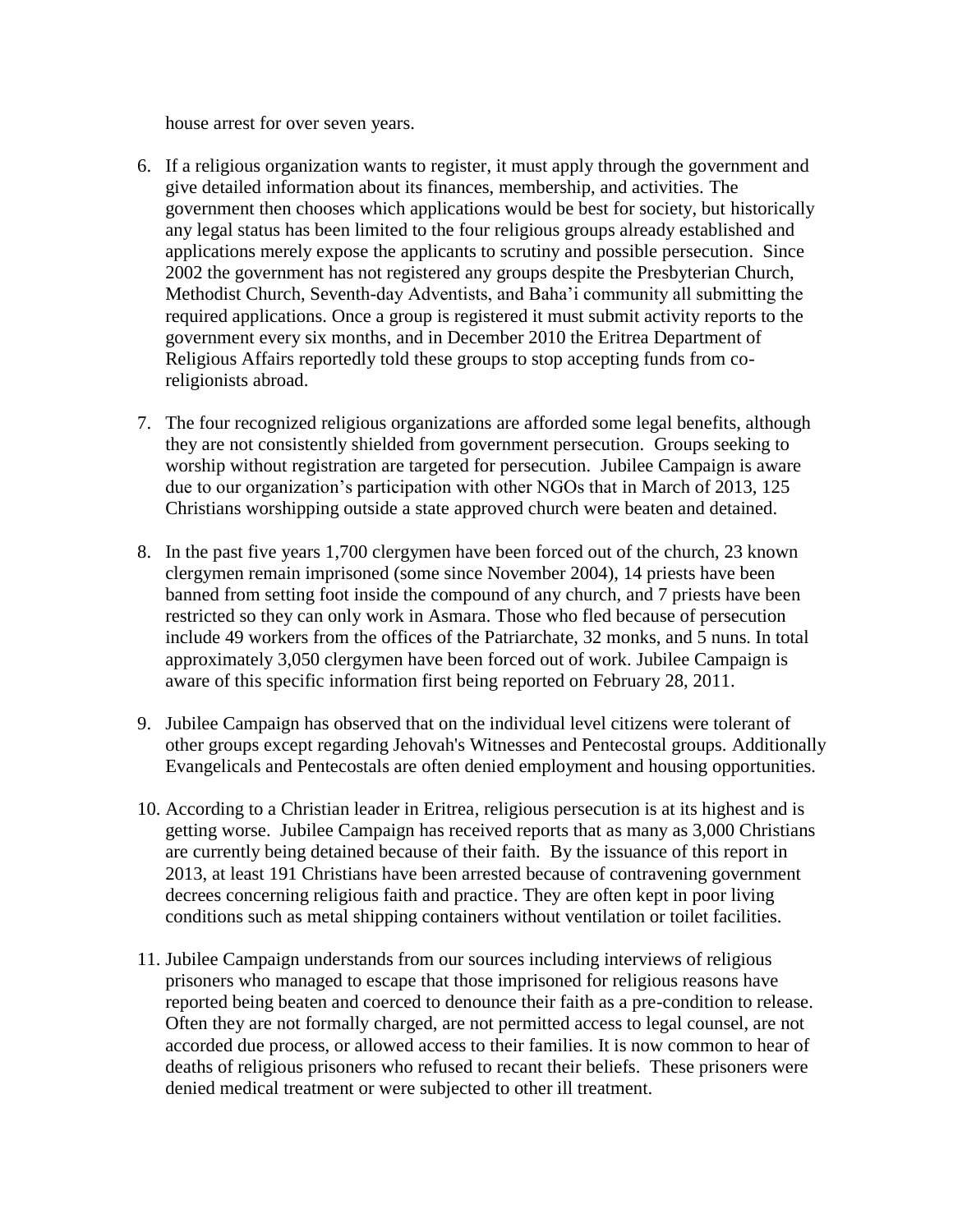12. Jubilee Campaign is aware of a report of one man who was released from prison after being imprisoned for no apparent reason other than his Christian identity reported that he was kept in a 10' by 14' prison house with 14 other men. After one of the men tried to escape they were all stripped and tortured. Afterwards the man was put in a 6' by 6' solitary confinement cell with no windows or other way to see outside. It was completely blacked out. Additionally he was given meager meals and only allowed to use the toilet twice a day.

### **Refugees**

- 13. Despite risking death and the "shoot-to-kill" orders for those who cross the border without permission, Eritreans flee the country by the thousands. Two new camps were opened by the United Nations High Commissioner for Refugees because of the overcrowding of a refugee camp in northern Ethiopia in 2008. Jubilee Campaign is aware of several NGOs assisting Eritrean people who have fled the country desperate for food and shelter as well as those subjected to cruel and horrendous forms of trafficking within neighboring countries to Eritrea.
- 14. Eritrean asylum-seekers flee to neighboring Djibouti, Ethiopia, Sudan as well as to Egypt. The UNHCR estimates that some 250,000 Eritrean's have fled as refugees. They are fleeing from mandatory military service and from religious persecution. Pentecostal Christians make up the largest percentage of refugees. Often refugees become victims of human trafficking, are tortured and given ill treatment as they move from refugee camps in Ethiopia or Sudan to Europe.
- 15. Jubilee Campaign is aware of an example first report in May 23, 2013 which detailed the account of an individual who while making the dangerous trip across the deserts of Sinai to get to Israel fell into the hands of people traffickers. He was transferred to a third trafficker after his family had paid \$5,000 to the two previous groups for his release. The third group tortured him leaving him with permanent scars on his body, and he was not released until his family paid another \$30,000 in ransom money. Jubilee Campaign is aware of many such examples of cruel and deplorable human trafficking of Eritrean refugees.
- 16. The plight of other refugees on their journey to safety often includes forced labor, electric shocks, branding, and continual torture if their ransoms are not paid including by removing saleable organs. However the Eritrean government denies any abuses of human rights occurring in their country or to its citizens. European Parliament Resolution on Eritrean Refugees Held Hostage in Sinai, Nov. 17, 2010.
- 17. The Eritrean government provided limited cooperation to the Office of the UN High Commissioner for Refugees to provide protection and assistance. It defines refugee differently from the 1951 Convention and 1967 Protocol Relating to the Status of Refugees; the government does not recognize refugee status for Ethiopians. The government provides protection to Somali and Sudanese refugees on a prima facie basis.